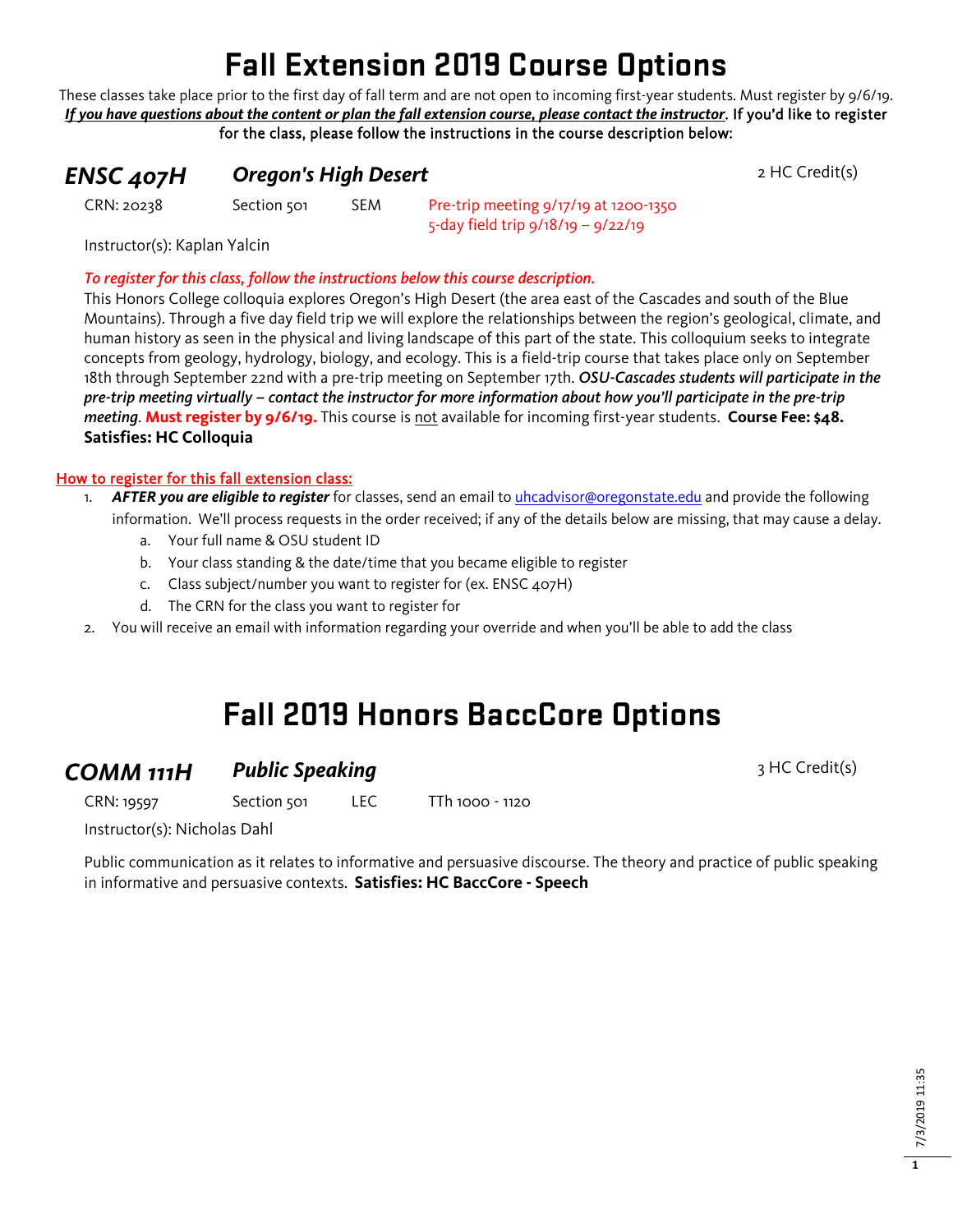## **Fall 2019 Honors Colloquia Options**

## **HC 407 Practical Vocabulary Practical Vocabulary 1 HC Credit(s)**

CRN: 19977 Section 501 SEM T 1600 - 1650

Instructor(s): Timothy Burnett

This colloquium will focus on vocabulary expansion through reading and audio review of higher level words. Students will listen to the audio files of the "Verbal Advantage" program and demonstrate understanding through in-class discussion. The Verbal Advantage program focuses on pronunciation, spelling, roots, derivation, and common mistakes. These vocabulary skills are integral in appropriate scientific writing, intellectual discourse, and graduate school application. **Satisfies: HC Colloquia**

| HC 407     | Shakespeare via Ashland |      |                                                                                                                                         | 1 HC Credit(s) |
|------------|-------------------------|------|-----------------------------------------------------------------------------------------------------------------------------------------|----------------|
| CRN: 20292 | Section 502             | SEM. | Pre-trip meeting W $10/2/19$ at $1600 - 1650$<br>$3$ -day field trip $10/18/19 - 10/20/19$<br>Post-trip meeting W 10/30/19 at 1600-1650 |                |

Instructor(s): Eric Hill

The course requires attendance at an organizational meeting (10/2/19), a three-day field trip (10/18/19 - 10/20/19), and one discussion meeting (10/30/19). At this meeting you will turn in and discuss your written assignment. Write either of two options:

1. a short (no longer than five minute) scene based on one of the plays or

2. an analysis based on at least one character from the play.

Travel Details: Departing Friday (10/18/19); arrive in Ashland to check into the hotel and leave to see first play. Saturday will consist of two shows. Return Departure Sunday (10/20/19) at 10:00am (following breakfast). Course fee includes tickets for three plays, coach travel, and two nights hotel stay with continental breakfast. Bring money for snacks and meals - only breakfast will be provided. Since all arrangements have been prepaid, the course fee is non-refundable if the course is not dropped prior to the 1st day of the term. All students are required to travel and stay as a group. Please note that this class can only be taken twice for credit. Pre-trip meeting: W 10/2/19 at 1600-1650; 3-day field trip: 10/18/19 - 10/20/19; Post-trip meeting: W 10/30/19 at 1600-1650. *OSU-Cascades students will participate in the pre-trip and post-trip meetings virtually – contact the instructor for more information about how you'll participate in those meetings*. **Course Fee: \$268.** Fee non-refundable if not dropped by the first day of the term. **Graded: P/N. Satisfies: HC Colloquia**

#### *ENSC 407H / HC 407 Introduction to Traditional Ecological Knowledge* 2 HC Credit(s)

*Choose either the ENSC 407H section or the HC 407 section*

| ENSC 407H CRN: 18797 Section 400          |             | <b>SEM</b> | online |  |  |  |
|-------------------------------------------|-------------|------------|--------|--|--|--|
| HC 407 CRN: 18796                         | Section 401 | <b>SFM</b> | online |  |  |  |
| Instructor(s): Samantha Chisholm Hatfield |             |            |        |  |  |  |

The goal of this course is to understand Traditional Ecological Knowledge (TEK) and sustainability practices from a Native American perspective, focusing on the Pacific Northwest but also addressing other Tribes nationally. The emphasis will be on techniques the Siletz have implemented and continue utilizing, but we will also incorporate other techniques from tribal perspectives in local and national areas, as well as how these utilizations coincide with agencies on local, state, and federal levels. This class will focus on how state and federal guidelines, laws, and regulations affect and implement tribal policies and tribal members. This course promotes TEK as a viable sustainability technique and teaches students and community members about further understanding TEK, in cooperation through agencies and policies such as treaties and NAGPRA on Indigenous lands, traditional areas, and cultural practices. This is an Ecampus course. Tuition rates for Ecampus courses are different than on-campus courses and can be found at ecampus.oregonstate.edu/services/tuition. **Satisfies: HC Colloquia**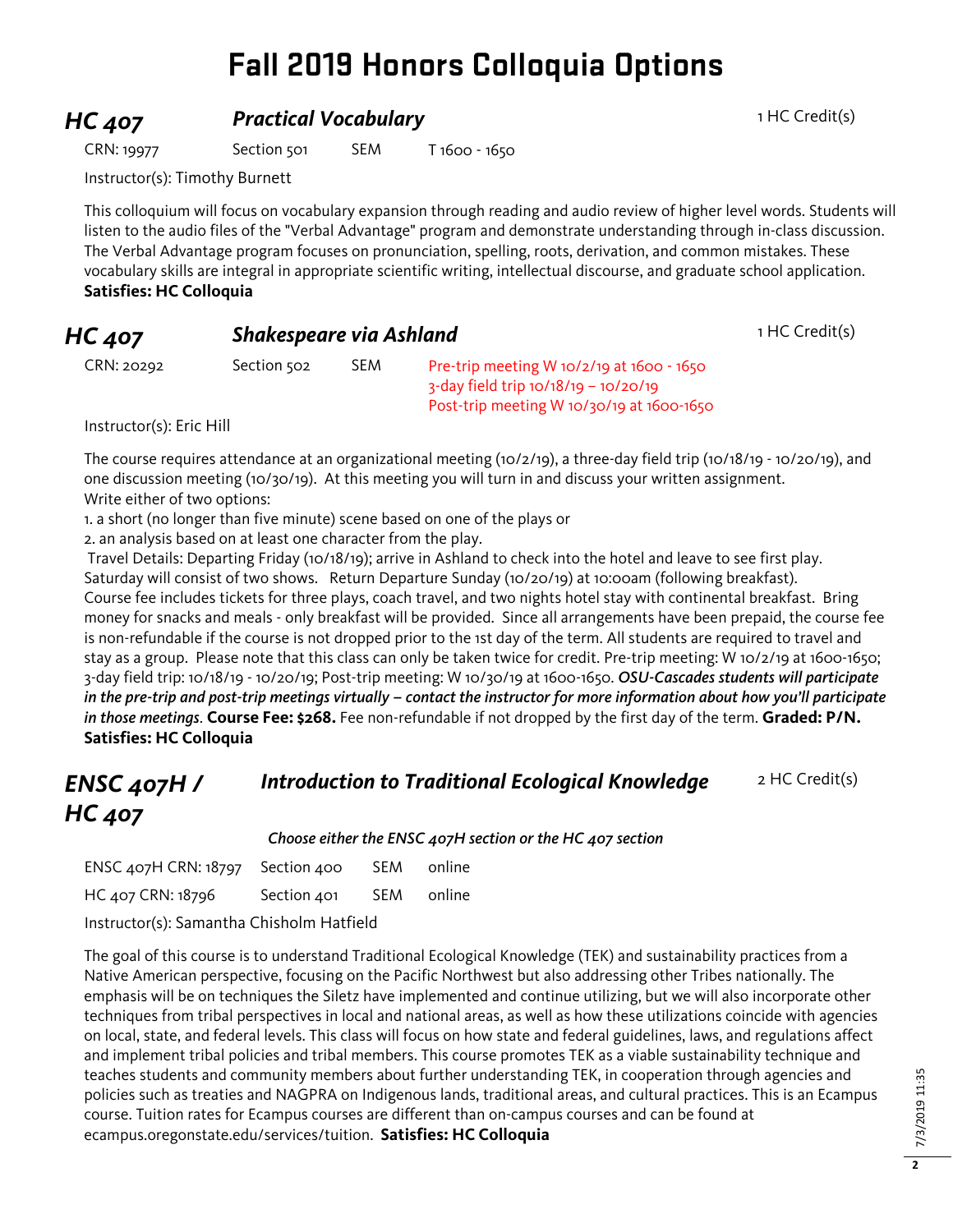# **Fall 2019 Honors Elective Options**

**HC 409 Civic Engagement** 1 HC Credit(s)

CRN: 20291 Section 501 PRAC

Instructor(s): Leanna Dillon

Honors students can earn credit while participating in an ongoing community engagement project within the local community. Participating honors students commit to serve an average of 2-3 hours per week within their project site, keep track of their service hours, and complete a 2 page reflection paper due at the end of the term. Students must contact Leanna Dillon (leanna.dillon@oregonstate.edu) to complete a Learning Agreement and get details on how to register for this course prior to the start of the term. **Graded: P/N. Satisfies: HC Elective**

| <b>HC 409</b> | <b>Professional &amp; Career Development</b> | 1 HC Credit(s) |
|---------------|----------------------------------------------|----------------|
|---------------|----------------------------------------------|----------------|

CRN: 20330 Section 502 HYB F 1600 - 1750

Meets weeks 3 & 7 only

Instructor(s): LeeAnn Baker & Nathan Petitti

This professional and career development course is designed to increase your awareness of skills necessary for a successful life after college. We will work together to create a customized development plan focused on your strengths and weaknesses with an aim to achieve your development goal. We will give you the fundamentals and you will practice these skills with your classmates and the larger community. Part of the course will include attending professional development and career events. This course is for anyone who hopes to have a smooth transition to adulting! Meets weeks 3 & 7 only. **Graded: P/N. Satisfies: HC Elective**